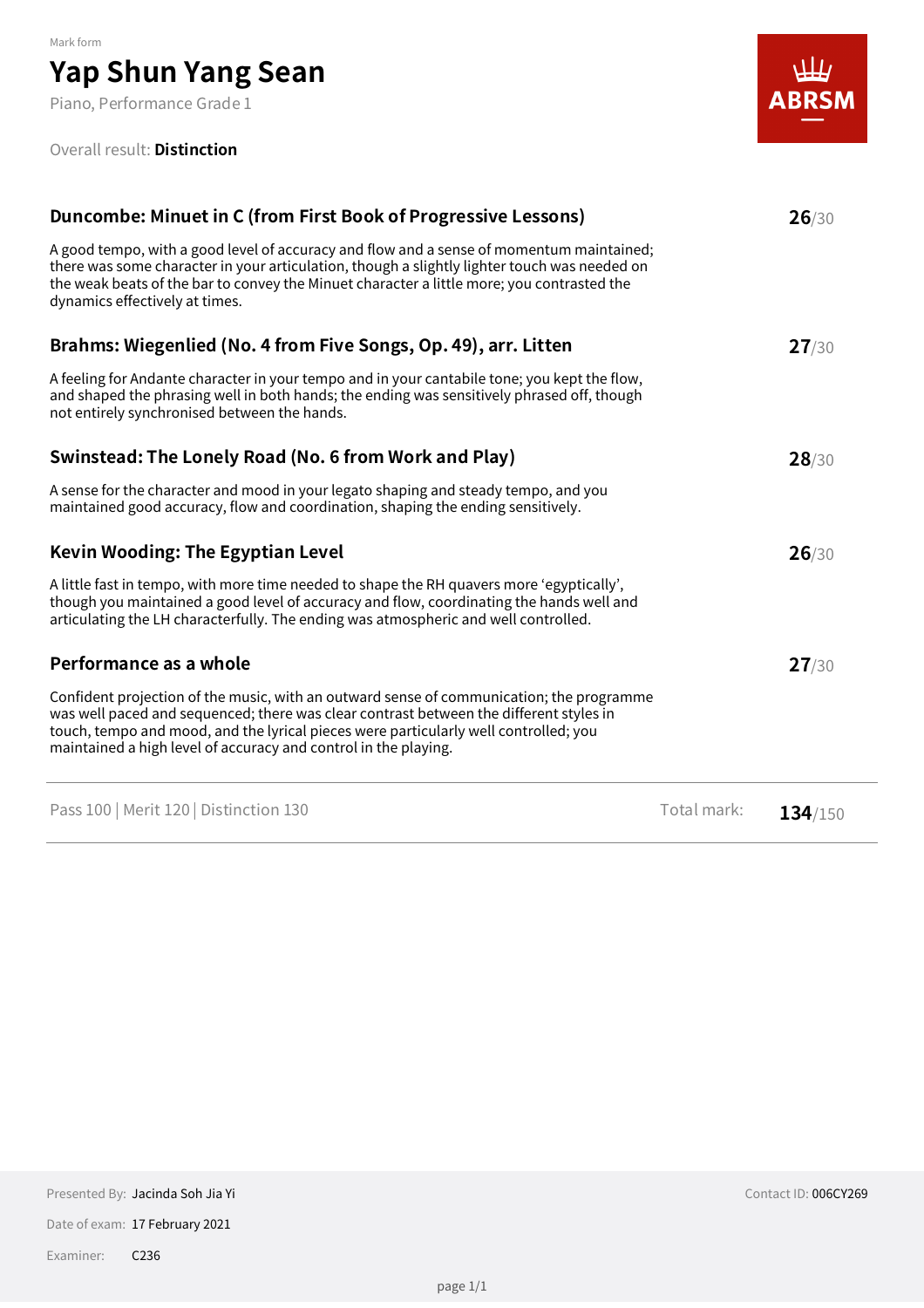

Patron: Her Majesty The Queen President: His Royal Highness The Prince of Wales



Royal Academy of Music Royal College of Music Royal Conservatoire of Scotland Royal Northern College of Music

# The Associated Board of the Royal Schools of Music

This is to certify that

## YAP SHUN YANG SEAN

is awarded the ABRSM Level 1 Award in Music Performance (Grade 1)

**GRADE 1 PIANO PERFORMANCE** 

and passed with distinction in 2021

The certificate holder has been awarded 6 credits at Level 1

Presented for examination by Jacinda Soh Jia Yi





Regulated by



For more information see http://register.ofqual.gov.uk

ABRSM, 4 London Wall Place, London EC2Y 5AU, United Kingdom Charity registered in England & Wales (292182) & Scotland (SCO43343)

> Date of issue: 3/8/2021 Qualification reference: 603/5993/6 Unit reference: A/618/2035 006CY269/Cert No: 0002183587



of the Royal Schools of Music, 4 London Wall Place, London EC2Y SAU, United Kingdom